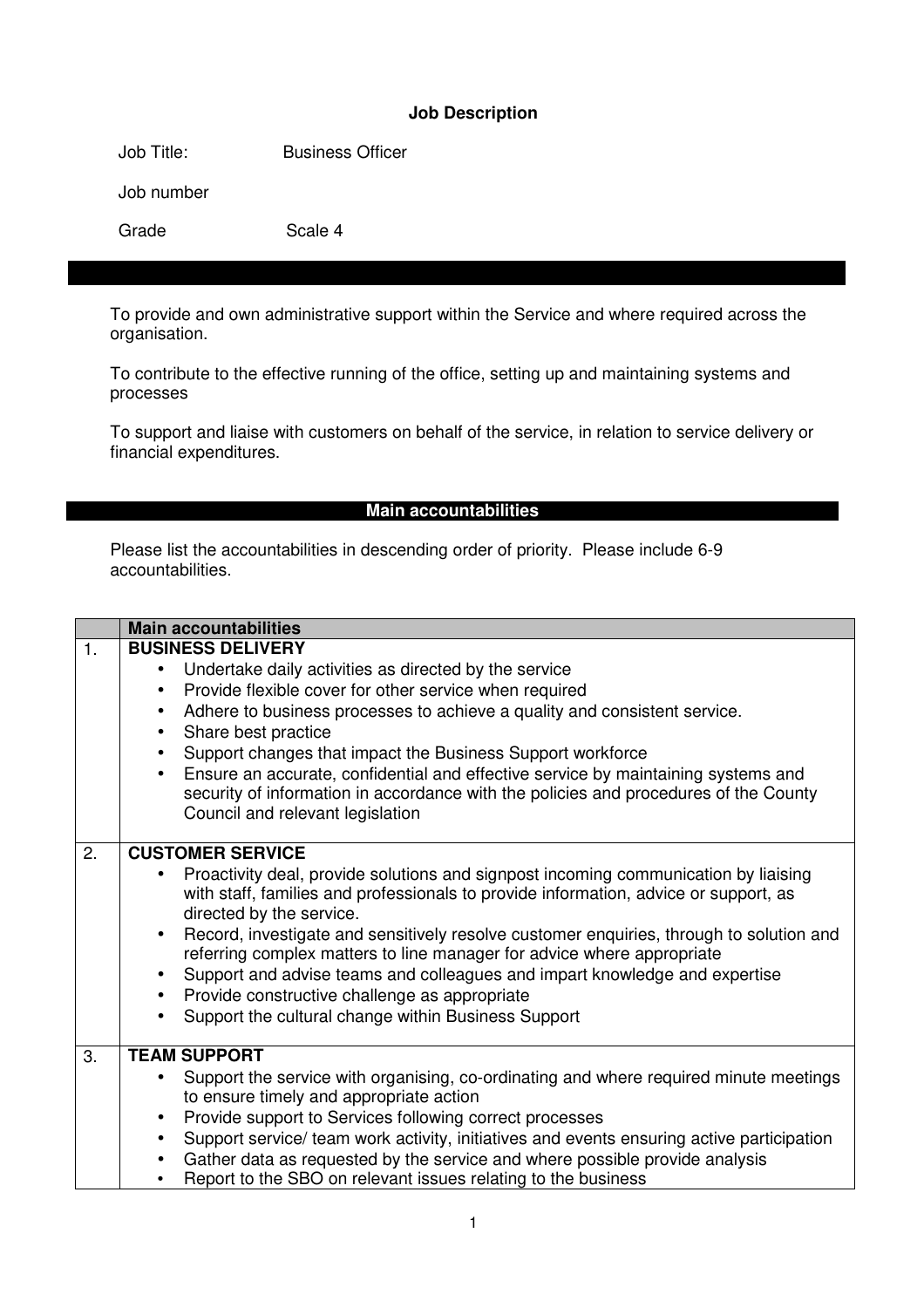| 4. | Provide support to managers with self-service systems<br>$\bullet$<br>Facilitate the service induction process<br>$\bullet$<br>Undertake bookings relevant to the team<br>$\bullet$<br><b>COMMUNICATION</b><br>Communicate messages clearly and appropriately<br>$\bullet$                                                                                                                                                                                          |
|----|---------------------------------------------------------------------------------------------------------------------------------------------------------------------------------------------------------------------------------------------------------------------------------------------------------------------------------------------------------------------------------------------------------------------------------------------------------------------|
|    | Attend team/ service meetings<br>$\bullet$                                                                                                                                                                                                                                                                                                                                                                                                                          |
|    | Work with key partners such as CPFT, LGSS and PCC as appropriate<br>$\bullet$                                                                                                                                                                                                                                                                                                                                                                                       |
| 5. | <b>FINANCIAL SUPPORT</b><br>Carryout/support relevant financial activities within service area<br>Reconcile spends against expenditure<br>$\bullet$<br>Adhere to CCC financial policies<br>$\bullet$<br>Support and help the service to manage and forecast year end expenditure<br>$\bullet$<br>Actively promote cost affective expenditure in accordance with Council Budget<br>$\bullet$<br>requirements<br>Contribute ideas and efficiencies to deliver savings |
| 6. | <b>GENERAL</b><br>Support audits, inspections, reviews and new operating systems as and when required<br>Advise and inform others on matters relating to own job or section or directorate<br>$\bullet$<br>Work across the directorate as required.<br>$\bullet$<br>Ability to travel.                                                                                                                                                                              |

# **Person Specification**

## **Qualifications, knowledge, skills and experience**

Minimum level of qualifications required for this job

 $\mathbf{r}$ 

| <b>Qualifications Required</b> | <b>Subject</b>                                                                                        | <b> Essential/</b><br>Desirable |
|--------------------------------|-------------------------------------------------------------------------------------------------------|---------------------------------|
| <b>GCSE</b>                    | General Education to GCSE standard with<br>an A-C grade in English & Maths or<br>equivalent standard. | E                               |
| <b>IT Qualified</b>            | CLAIT/IBT2/RSA/ECDL                                                                                   | D                               |
| NVQ/or other qualification     | <b>Business Administration</b>                                                                        | D                               |

#### Minimum levels of knowledge, skills and experience required for this job

| <b>Identify</b>                    | <u>minimum icveis or miowicage, anile and capenence regarda for this job</u><br><b>Describe</b> | Essential/<br><b>Desirable</b> |
|------------------------------------|-------------------------------------------------------------------------------------------------|--------------------------------|
| Knowledge                          |                                                                                                 |                                |
| Demonstrable experience of working |                                                                                                 |                                |
| in a business support environment. |                                                                                                 |                                |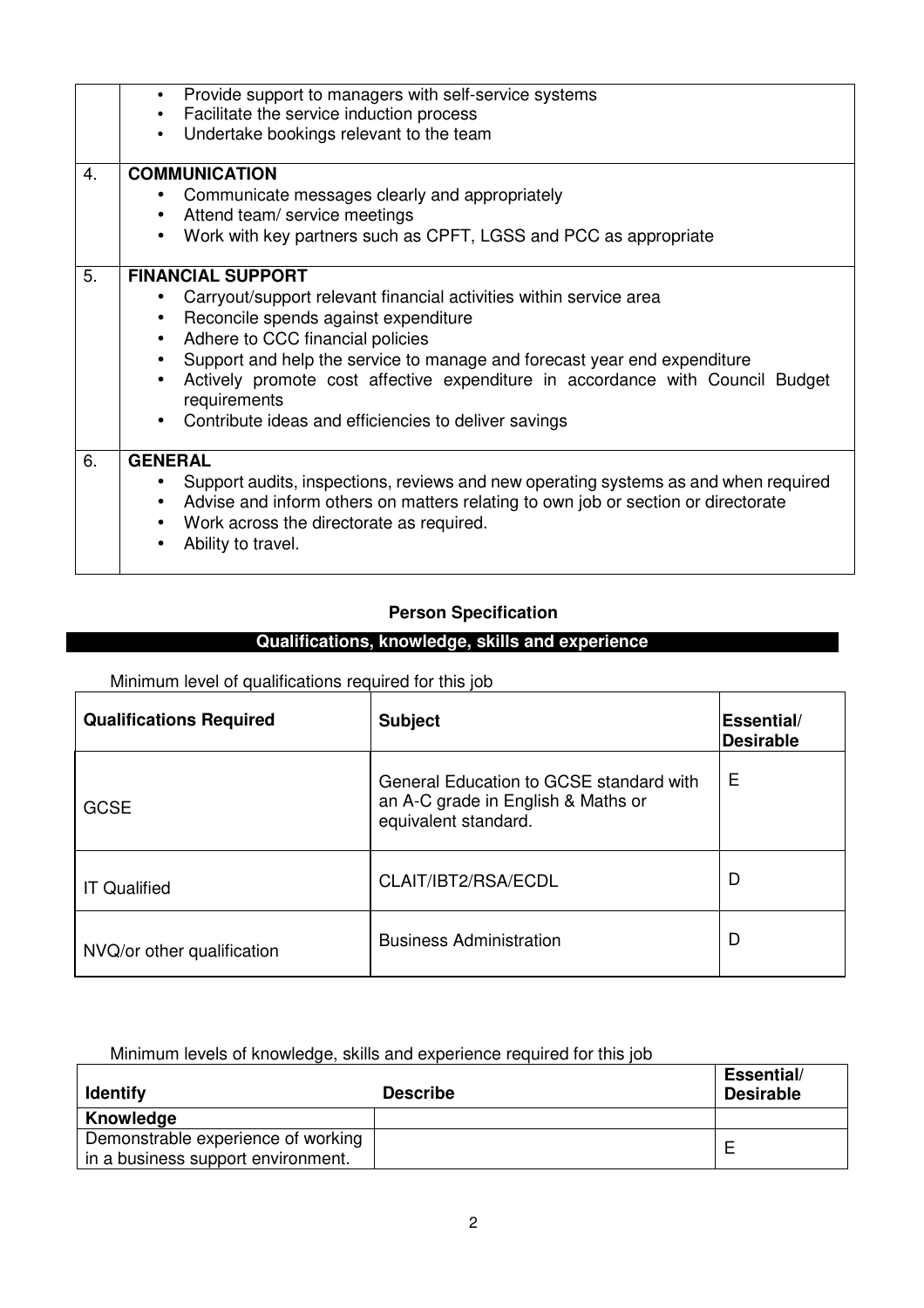| Some knowledge and understanding<br>of any relevant legislation<br>appropriate to key area of service<br>expertise | Knowledge and understanding of GDPR,<br>Data Protection                                                                                                               | E |
|--------------------------------------------------------------------------------------------------------------------|-----------------------------------------------------------------------------------------------------------------------------------------------------------------------|---|
| Understanding of customer care<br>principles                                                                       | Demonstrable track record of dealing with<br>the public in a positive and sensitive way                                                                               | E |
| Knowledge of effective<br>communication principles                                                                 | Communication methods to a wide range<br>of audiences                                                                                                                 | D |
| Knowledge of Cambridgeshire<br>County Council policies and<br>procedures                                           |                                                                                                                                                                       | D |
| <b>Skills</b>                                                                                                      |                                                                                                                                                                       |   |
| IT skills                                                                                                          | IT skills, sufficient for accurate data<br>inputting, effective record management,<br>producing letters and other documents,<br>and providing statistical information | E |
| Good interpersonal, listening and<br>communication skills                                                          | Evidence of ability to provide a sensitive<br>and personalised service to clients and to<br>maintain good working relationships with<br>others teams and partners.    | Е |
| Good organisational and<br>administrative skills                                                                   | Able to plan and organise in the most<br>effective way, managing own priorities and<br>leading others.                                                                | E |
| Ensures targets and deadlines are<br>met                                                                           | Prioritises to meet deadlines whilst<br>maintaining good standards                                                                                                    | E |
| Numeracy                                                                                                           | Able to work accurately with financial and<br>numerical information.                                                                                                  | E |
| Resilience                                                                                                         | Ability to work in a challenging and<br>demanding environment                                                                                                         | E |
| Positive approach to change                                                                                        | Able to approach change positively                                                                                                                                    | E |
| Interpret and explain complex issues                                                                               | Able to communicate clearly and concisely<br>to a variety of audiences, internally and<br>externally by a variety of methods.                                         | D |
| Decision making                                                                                                    | Ability to make decisions and provide<br>advice to managers regarding decisions<br>required                                                                           | D |
| Committed to ongoing<br>personal<br>and role development                                                           | Can evidence personal development                                                                                                                                     | D |
| <b>Experience</b>                                                                                                  | Give an idea of the type and level of<br>experience required do not specify years<br>of experience.                                                                   |   |
| Administrative<br>experience                                                                                       | Office administrative experience                                                                                                                                      | E |